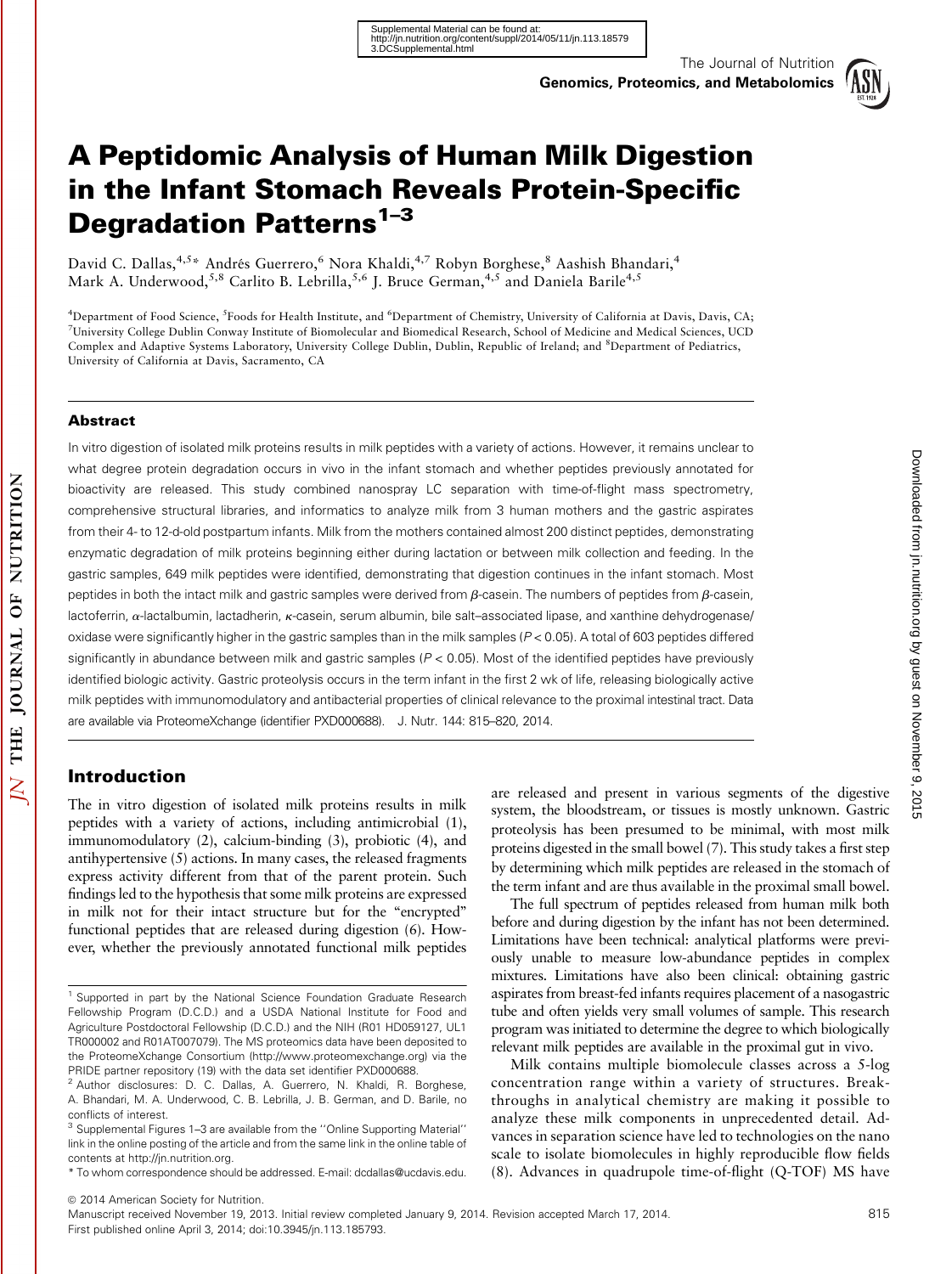extended the sensitivity to the subfemtomole level and mass accuracy to low parts per million (9). Advances in computational algorithms allow automated searching through thousands of fragmentation spectra to identify exact peptide sequences and protein of origin (10). Advances in the construction of mass spectral databases are now making it possible to screen entire biomolecule classes on the basis of exact masses and retention times, transforming high-throughput chemistry (11,12). All of these advances were incorporated into a single discovery pipeline platform that is capable of identifying hundreds of naturally occurring unique peptide sequences from submicrogram amounts of sample from actual human infant gastric samples. It is now possible to characterize the proteins and peptides as they are released for their exact sequences, posttranslational modifications, and protein of origin.

The difficulty in obtaining gastric aspirates from healthy infants has led previous studies aimed at characterizing protein digestion in vivo to use animal model surrogates. One study characterized the peptides released in the stomach, jejunum, and ileum of piglets fed an artificial milk formula (13). That study used MS techniques and revealed dozens of peptides in the jejunum and ileum samples.

The aim of the present study was to characterize and compare the entire complement of peptides (peptidome) of intact milk and gastric digestion samples from term infants and to determine whether these peptide sequences are homologous to known functional peptides. This study represents the first time, to our knowledge, in which the in vivo degradation products of milk proteins have been examined extensively. The peptides were then analyzed for existing ontology descriptions for function by using a functional database assembled from the literature.

#### Participants and Methods

Materials. Acetonitrile, formic acid (FA), and trifluoroacetic acid were obtained from Thermo Fisher Scientific and trichloroacetic acid from EMD Millipore. All water used was nanopure (18.2 ohms).

Participants and samples. This study was approved by the institutional review board of the University of California, Davis (UC Davis). After informed consent, intact milk samples were obtained from 3 healthy mothers who delivered at term (see Table 1 for infant metadata). The breast was cleansed with water on a washcloth (no soap or alcohol), and then the milk samples were collected by an electric pump into a sterile plastic container. Samples from both breasts were combined and then frozen in a home freezer and transported on ice to the Neonatal Intensive Care Unit at the UC Davis Children's Hospital and kept frozen at  $-20^{\circ}$ C. The time of day of pumping was not specified or recorded. The 3 term infants were hospitalized because of health problems

unrelated to the gastrointestinal tract (Table 1). Two of the infants received i.v. antibiotics before sample collection, which may alter the gastric microbiota. None of the infants received oral antibiotics or acidsuppressing agents. The infants' conditions precluded normal feeding; therefore, a nasogastric tube was placed for each. The milk samples were thawed in warm (not hot) water and stored in a refrigerator at 4°C until feeding. Just before feeding, an aliquot of milk was refrozen at  $-40^{\circ}$ C. The unfortified milk was fed via the nasogastric tube over 30 min. Two hours after the initiation of the feeding, a fraction of the gastric contents was collected back through the tube via suction for each infant and stored at -40°C. Milk and gastric acid samples were transported to the UC Davis laboratory on dry ice and stored at -80°C until analysis.

Sample preparation. Samples were removed from the freezer and thawed on ice. They were then mixed on a vortex for 1 min each. Peptides were extracted as previously described (14), with the following modifications. A 100- $\mu$ L sample of the mother's expressed breast milk and 100  $\mu$ L of the infant's gastric fluid were used. To each sample, 100  $\mu$ L of nanopure water were added, and the samples were again mixed on a vortex. The samples were then incubated at  $100^{\circ}$ C to prevent any further enzyme-driven proteolysis. Briefly, samples were delipidated by centrifugation, and proteins in the infranate samples were precipitated with 1:1 (sample to solution) 200 g/L trichloroacetic acid, followed by mixing on a vortex plate, centrifugation, and removal of the supernatant. Supernatants were applied to a 96-well C18 solid-phase extraction plate to purify peptides and eluted as described (14). Eluted peptides were dried by vacuum centrifugation and rehydrated in 60  $\mu$ L nanopure water for Q-TOF analysis. Two microliters of 0.1  $\mu$ g/ $\mu$ L peptide standards containing equal parts Leu-enkephalin, gonadoliberin, angiotensin I, and neurotensin (ProteoChem) were added to map the retention time reproducibility of the samples.

Peptide analysis. The analysis was performed with the Agilent nanoliquid chromatography Chip Cube 6520 Q-TOF MS/MS. The chip used contained an enrichment and analytical column packed with a C18 stationary phase. Q-TOF parameters were as described (14). Briefly, the gradient elution solvents were as follows: 3% acetonitrile /0.1% FA (A) and 90% acetonitrile/0.1% FA (B). The gradient used was ramped from 0% to 8% B from 0 to 5 min, 8% to 26.5% B from 5 to 24 min, 26.5% to 100% B from 24 to 48 min, followed by 100% B for 2 min and 100% A for 10 min (to re-equilibrate the column). Each sample was analyzed in triplicate by using the Q-TOF in MS-only mode.

Creation of a peptide library. To create a peptide library, these gastric and intact samples for term-delivered infants were analyzed by using the same method but with MS/MS as described (14). Data were exported to Mascot Generic Format (.mgf) (14) and analyzed via the downloadable version of X!Tandem (The Global Proteome Machine Organization; thegpm.org) (10) against a library of human milk proteins derived from previous human milk proteomes (15–17). The parameters used in X! Tandem were as previously described (18). Briefly, no complete modifications were required, but possible phosphorylations of serine, threonine, or tyrosine; deamidation of glutamine or asparagine; and

**TABLE 1** Metadata for the each of the 3 mother-infant dyads examined for peptide profiles of the milk and 2-h postingestion gastric aspirate samples

|                                   |                                 | Mother-infant dyad sample ID        |                                 |
|-----------------------------------|---------------------------------|-------------------------------------|---------------------------------|
|                                   |                                 |                                     |                                 |
| Age of infant at sampling, d      |                                 | 4                                   | 12                              |
| Gestational age at birth, wk      | 39                              | 39                                  | 39                              |
| Sex                               | Male                            | Female                              | Female                          |
| Race                              | Caucasian                       | Caucasian                           | Hispanic                        |
| Mode of delivery                  | Vaginal                         | C-section                           | C-section                       |
| Reason for infant hospitalization | Hypoxic ischemia encephalopathy | Cerebral artery stroke and seizures | Hypoxic ischemia encephalopathy |
| Treated with antibiotics?         | Yes                             | Yes                                 | No                              |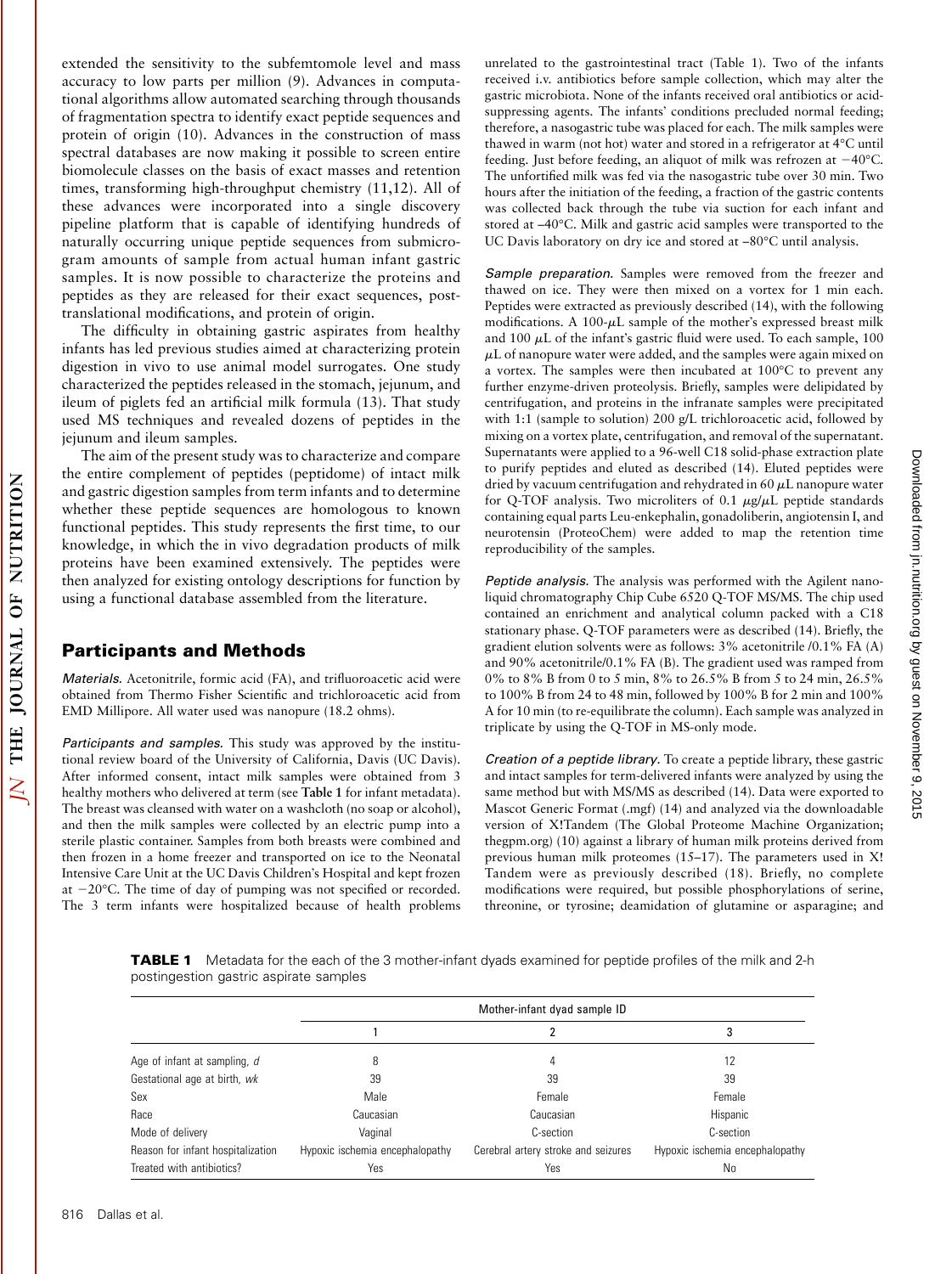oxidation of methionine or tryptophan were allowed. Error tolerances used were 20 ppm for precursor masses and 40 ppm for fragment masses.

The results from X!Tandem for all samples were compiled for milk samples and for gastric samples separately. Peptides with e-values  $\leq 0.01$ were removed (a 99% confidence level threshold). To isolate only unique peptide sequences, all duplicates of sequence, protein, and modifications combined were eliminated with the ''remove duplicates'' function in Excel (Microsoft Corporation). Peptides representing identical amino acid sequences and modifications but modified in different positions were also removed as duplicates. The compiled peptide libraries were then used to make an exclusion list for recursive analysis as described previously (18). Recursive analysis was repeated until the number of new peptides returned for each sample was  $\leq 10$ . Three rounds of recursive analysis were completed for the milk samples (for a total of 4 MS/MS analyses for each). Five rounds were completed for 2 of the gastric samples (for a total of 6 MS/MS analyses for each). One gastric sample with retention times repeatedly different than the other 2 gastric samples was examined alone, and required 10 rounds of recursive analysis before the number of new peptides returned was  $\leq$ 10. Peptides were identified via the above procedure, and the results from the recursive analysis were added to the original peptide results. The data have been deposited to the ProteomeXchange (19) (identifier PXD000688).

Peptide identification. Compounds were identified from all samples by the ''Batch Targeted Feature Extraction'' function in Agilent MassHunter Profinder B.06.00. The data were searched against the peptide library on the basis of molecular formula. One library generated from milk peptide library was used to extract milk sample peptide peak areas, and 2 different libraries were used to extract the gastric peptides (because 1 sample had consistently different retention times). The milk peptide library could not be applied to the gastric samples because they showed retention time shifts in comparison with the milk peptides, likely due to molecular interactions within the sample matrices. For library searching, the following parameters were used: the maximum number of matches per formula was 1; peaks were matched on both mass (within a 20-ppm error) and retention time (within a 1-min error); a height threshold of 500 ion counts was used; the charge carrier was ''protons,'' and the allowed charge states were 1–7; and the isotope model was ''peptides.'' Extracted ion chromatogram peaks were smoothed with the Gaussian function, and the resulting peaks were integrated via the "agile" algorithm. After compounds were extracted, each peak was manually inspected for peak integration, and any incorrect assignments were corrected within the Profinder program.

Statistical analysis. Peptide abundances (peak area) were compared between the milk and gastric samples ( $n = 3$ ) via paired, 2-tailed t tests. Peptides with a P value  $\leq 0.05$  were deemed significantly different.

Functional annotation. Identified peptide sequences from the milk and gastric samples were searched against a library of known functional milk peptides from the literature. Peptides in the samples that completely or partially encompassed the known functional peptide were counted for the bioactive peptide table. For partial matches, peptides had to match the functional peptide in the database by  $\geq$ 80% overlap. However, in cases in which residues had similar properties (i.e., alanine/valine, isoleucine/valine, aspartic acid/glutamic acid), substitutions were allowed.

### Results

NUTRITION

JOURNAL OF

THE

 $\overline{\Delta}$ 

The combined base peak chromatograms of the milk peptides in the intact milk and gastric samples are shown in Supplemental Figure 1. The intact milk peptide profiles (in green) contained fewer peaks and peaks that were less abundant than the gastric digestion profiles (in blue). These differences between the 2 groups' base peak chromatograms were the result of the biologic differences, not instrumentation scaling.

The base peak chromatograms for 3 instrumental replicates of a single intact milk sample are shown in Supplemental Figure 2.

The extent to which the peaks were overlapping in these replicates demonstrated the high reproducibility of retention time and peak volume of the nano-liquid chromatography–Q-TOF method. The nano-liquid chromatography chip system used has exhibited highly reproducible retention times (8,20). The low within-sample variation confirms that differences between samples as large as those shown in the base peak chromatogram of Supplemental Figure 1 were due to biologic differences rather than instrumental variation.

Supplemental Figure 3 shows the single mass spectrum for 2 identified compounds (1A: 1189.6343 m/z; 1C: 834.4983 m/z). Supplemental Figure 1B, D shows the tandem spectra for the fragmentation of 1189.6343  $m/z$  and 834.4983  $m/z$ , respectively. Each identified fragment was labeled with the amino acid sequence of the fragment. Both b- and y-type ions are shown in each figure (in black and gray, respectively). These tandem spectra identify the precursor molecules for their amino acid sequences.

Overall, 784 unique naturally occurring peptide sequences were identified on the basis of the database of tandem-identified peptides at 99% confidence. Select peaks were labeled for their sequences and protein of origin. All identified sequences are shown in a table "Peptide\_Table," deposited with the MS/MS spectral files and X!Tandem result files in the ProteomeXchange (http://www.proteomexchange.org; identifier PXD000688). These peptides derived from 36 milk proteins. Each protein had at least 1 unique peptide sequence with an e-value  $\leq 0.01$ . In the intact milk samples, 198 unique peptides were identified, with an average of 189.8/sample. In the gastric samples, 649 unique peptides were found (average of 418.3/sample), an  $\sim$ 120% increase over the number found in the intact milk samples (P = 1.2  $\times$  10<sup>-6</sup>, paired t test). Sixty-four peptides were common to both milk and gastric samples. One hundred thirtyfive peptides were present only in the intact milk and were undetectable in the gastric samples. Five hundred eighty-six peptides were present only in the gastric samples. On the basis of abundance, 603 peptides were significantly different between the gastric and the milk samples: 440 were significantly higher in the gastric samples and 163 were significantly lower in the gastric samples (deposited in the ProteomeXchange as "Statistical\_ Comparison\_Peptides'').

Most peptides identified in the intact milk samples by count were from  $\beta$ -casein (111.5 peptides on average, 59% of the average peptide count). In the gastric samples, on average, 52% of the unique peptide sequences derived from  $\beta$ -casein. This observation suggests that the degradation within milk and the stomach is protein-selective (because  $\beta$ -casein does not represent even half of milk proteins).

In this small sample set, the numbers of unique peptides from some milk proteins such as polymeric immunoglobulin receptor, osteopontin, butyrophilin, tenascin, clusterin, lactadherin,  $\alpha_{s1}$ casein, Ig  $\alpha$ -1 chain C region, and Ig  $\lambda$ -2 chain C regions were not significantly different between the intact milk samples and the gastric samples. The number of peptides identified from  $\beta$ -casein,  $\kappa$ -casein, mucin-1, perilipin-2, serum albumin, lactoferrin,  $\alpha$ -lactalbumin, bile salt-activated lipase, and xanthine dehydrogenase/oxidase were significantly different between milk and gastric samples. Peptides released from lactoferrin, a-lactalbumin, serum albumin, xanthine dehydrogenase/ oxidase, lactadherin, tenascin, bile salt-activated lipase, Ig  $\alpha$ -1 chain C region, and Ig  $\lambda$ -2 chain C regions were not present in the milk but were present as peptides in the gastric samples (Fig. 1). Figure 2 presents the total peptide density by volume (as opposed to number in Fig. 1) from milk proteins, demonstrating that most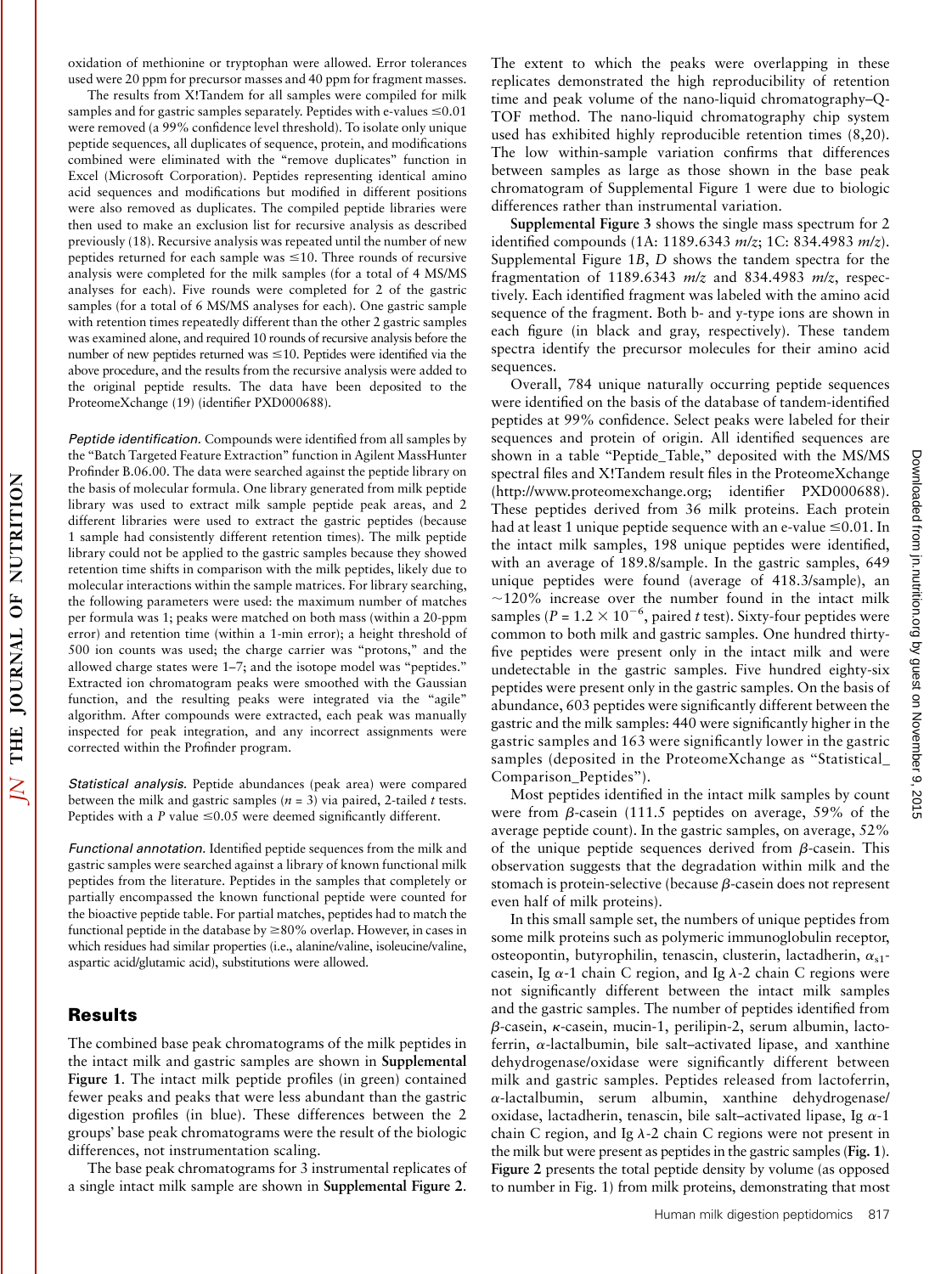FIGURE 1 Number of unique peptides for each protein in the milk of mothers and in gastric samples of their infants 2 h after ingestion of their mother's milk for  $\beta$ -casein (A) and other proteins (B). Values are means  $\pm$  SEMs,  $n = 3$ . \*, \*\*Paired gastric and milk samples differ according to paired  $t$  test:  $*P \le 0.05$ ,  $*P \le 0.01$ . ALBU, serum albumin; BSAL, bile salt–activated lipase; BT1A1, butyrophilin subfamily 1 member A1; CO4B, complement C4-B; IGHA1, Ig  $\alpha$ -1 chain C region; LAC2, Ig  $\lambda$ -2 chain C regions; PIGR, polymeric immunoglobulin receptor; TENA, tenascin; XDH, xanthine dehydrogenase/oxidase.



peptide volume comes from  $\beta$ -casein. The total volumes of peptides from  $\beta$ -casein, lactoferrin, and osteopontin were significantly higher in gastric samples than in milk samples. The number of precursor proteins identified (proteins that yielded measureable peptides) was lower in milk compared with gastric samples (11 vs. 35 proteins identified in intact milk and gastric digesta, respectively,  $P < 0.05$ ).

Of the 784 peptides identified here, 42 were phosphorylated at serine, threonine, or tyrosine. Phosphorylated peptides made up 5.4% of the total peptides. Twenty-eight phosphorylated peptides were present in the milk and 19 in the gastric samples. Most of these phosphopeptides are derived from the casein proteins, which are known to be multiply phosphorylated. Indeed, several phosphopeptides identified were multiply phosphorylated: 16 were doubly phosphorylated and 7 were triply phosphorylated. Milk peptides with multiple phosphorylations are known to bind calcium and may aid in calcium delivery (3).

The peptides were compared against a database of functional peptides from the literature. Ninety-eight peptides in milk and 205 peptides in the gastric samples were identified as entirely or

partially encompassing known functional peptides (Table 2). The peptides found in the milk samples matched published antibacterial, immunomodulatory, and antihypertensive peptide sequences. Peptides in the gastric sample matched sequences with the same functions plus opioid antagonist and opioid agonist activities. All of the functional database peptides that mapped to the peptides identified here were derived from human  $\beta$ -casein, bovine  $\beta$ -casein, ovine  $\beta$ -casein, and bovine  $\kappa$ -casein. It is not clear whether the lack of functional annotation for the remaining peptides is due to lack of biologic activity or lack of scientific study.

## **Discussion**

This study used a novel, comprehensive, and highly sensitive analytical pipeline to identify hundreds of naturally occurring peptides from human milk and peptides released in the term infant stomach. Hundreds of milk protein fragments created by in vitro degradation have demonstrated biologic activity; however, at what anatomic location these functional peptides appear



FIGURE 2 Total volume for all peptides by protein in the milk of mothers and in gastric samples of their infants 2 h after ingestion of their mother's milk for  $\beta$ -casein, lactoferrin,  $\alpha_{s1}$ -casein,  $\kappa$ -casein, and  $\alpha$ -lactalbumin (A) and other proteins (B). Values are means  $\pm$  SEMs,  $n = 3$ . \*Paired gastric and milk samples differ according to paired t test,  $P \le 0.05$ . ALBU, serum albumin; BSAL, bile salt-activated lipase; BT1A1, butyrophilin subfamily 1 member A1; CO4B, complement C4-B; IGHA1, Ig α-1 chain C region; LAC2, Ig λ-2 chain C regions; PIGR, polymeric immunoglobulin receptor; TENA, tenascin; XDH, xanthine dehydrogenase/oxidase.

by guest on November 9, 2015 [jn.nutrition.org](http://jn.nutrition.org/) Downloaded from

Downloaded from jn.nutrition.org by guest on November 9, 2015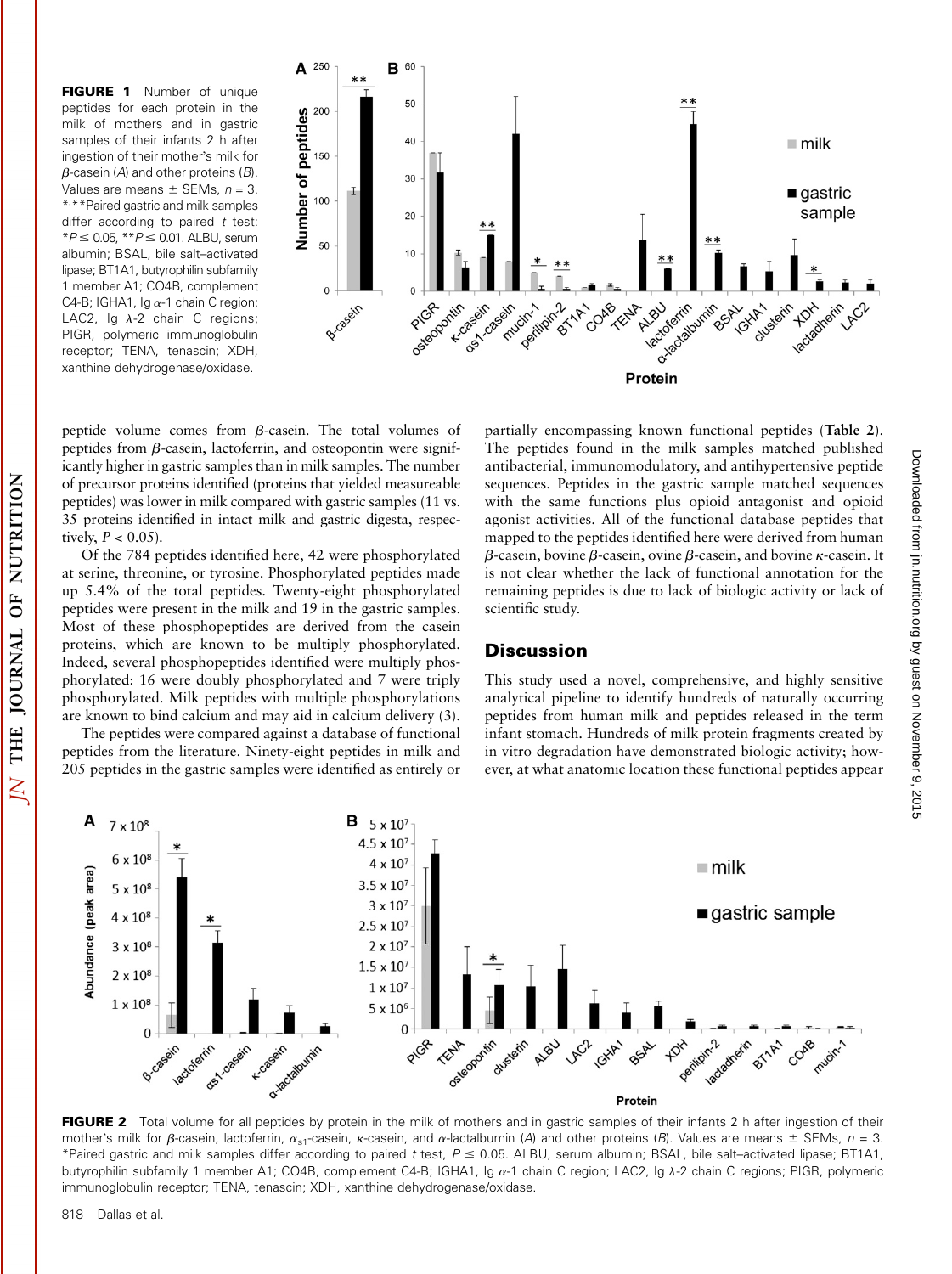| NUTRITIO           |
|--------------------|
|                    |
| $\frac{1}{2}$<br>ł |
| <b>IOURNAL</b>     |
| 5                  |
| THE                |
| i                  |
|                    |

TABLE 2 Number of unique peptides in milk of 3 mothers and in the gastric samples from their infants 2 h after ingestion of their mother's milk that encompass or partially encompass Number of unique peptides in milk of 3 mothers and in the gastric samples from their infants 2 h after ingestion of their mothers milk that encompass or partially encompass known functional peptides known functional peptides TABLE 2

| No. in | No. in gastric                                                            | Found peptide     | Position in                              |                                    | Position in                                                          |                                                |                   |                                                    |           |
|--------|---------------------------------------------------------------------------|-------------------|------------------------------------------|------------------------------------|----------------------------------------------------------------------|------------------------------------------------|-------------------|----------------------------------------------------|-----------|
|        | sample                                                                    | orotein of origin | numan protein                            | Sequence in human protein          | matched sequence                                                     | Known functional peptide                       | Activity          | Protein                                            | Reference |
|        |                                                                           | 9-Casein          | $120 - 132$                              | S <sup>1</sup> PTIPFFDPQIPK        | $120 - 132$                                                          | Q <sup>1</sup> PTIPFFDPQIPK                    | mmunomodulation   | luman <sub>B</sub> -casein                         |           |
|        |                                                                           | <b>B-Casein</b>   | $66 - 73$                                | <b>(PFVEPIP</b>                    |                                                                      | <b>/PFVEPIP</b>                                | Ipioid agonist    | luman <i>B</i> -casein                             |           |
|        |                                                                           | <b>B-Casein</b>   |                                          | <b>DELLLNPTHOLYPYTOPLAPVHNPISV</b> | $66-73$<br>$200-226$<br>$47-51$<br>$95-100$<br>$95-101$<br>$184-190$ | <b>JELLLNPTHOYPVTOPLAPVHNPISV</b>              | Antibacterial     | $I$ uman $\beta$ -casein                           |           |
|        |                                                                           | <b>B-Casein</b>   |                                          | JKIYP                              |                                                                      | <b>DKIHP</b>                                   | Antihypertensive  | Jvine $\beta$ -casein                              |           |
|        |                                                                           | B-Casein          | $200-226$<br>53-57<br>101-106<br>101-107 | /PKA <sup>2</sup> KD <sup>3</sup>  |                                                                      | VPKV <sup>2</sup> KE <sup>3</sup>              | Antihypertensive  | Dvine $\beta$ -casein                              |           |
|        |                                                                           | <b>B-Casein</b>   |                                          | PKA <sup>2</sup> KD <sup>3</sup> T |                                                                      | VPKV <sup>2</sup> KE <sup>3</sup> T            | Antihypertensive  | Jvine $\beta$ -casein                              |           |
|        |                                                                           | B-Casein          | $175 - 181$                              | $Odb$ ld $M$                       |                                                                      | Dd <sub>r</sub> Ad IV:                         | Antihypertensive  |                                                    | 24)       |
|        |                                                                           | <b>B-Casein</b>   | 183-189                                  | / <sup>2</sup> VPYPQR              | $ 92 - 198$                                                          | A <sup>2</sup> VPYPQR ( <i>B</i> -casokinin-7) | Antihypertensive  | Bovine <i>B</i> -casein<br>Bovine <i>B</i> -casein | 25)       |
|        |                                                                           | c-Casein          | $55 - 58$                                | PY                                 | 79-82                                                                | (PYY (casoxin-B)                               | Jpioid antagonist | Jovine k-casein                                    |           |
|        | Serine > glutamine amino acid polymorphism.<br>Alanine/valine replacement |                   |                                          |                                    |                                                                      |                                                |                   |                                                    |           |

Aspartic acid/glutamic acid replacement.

Aspartic acid/glutamic acid replacement.

4

Isoleucine/valine replacement.

Isoleucine/valine replacement.

during infant digestion has been unclear. This study represents a first step by mapping milk protein degradation in the term infant stomach and suggests that many functional peptides are biologically available in the proximal gut.

The large number of peptides in the milk samples suggests that proteolysis begins in the breast itself during lactation or milk let-down and/or that significant proteolysis occurred between the time of milk expression and feeding (i.e., during collection, freezing, thawing, or refrigeration of the samples). The 64 peptides found in both intact and gastric samples may have structural resistance to gastric degradation. The 135 peptides found only in the intact milk were likely degraded in the stomach.

The increase in unique peptides from highly abundant milk proteins in the stomach (lactoferrin, a-lactalbumin, bile salt– activated lipase, k-casein, and serum albumin) that were absent in the milk suggests that extensive proteolysis occurs in the term infant stomach. This finding has clinical relevance because the antibacterial, immunomodulatory, and calcium-binding functions of these peptides are particularly relevant in the small bowel. The small bowel has predominately digestive and absorptive functions and is not as well suited to protect the epithelial monolayer from luminal bacteria as the colon with its thick mucus layer and lack of villi. It is possible that release of human milk peptides in the very proximal gut plays an important role in the decreased incidence of diarrheal disease in breast-fed infants. It is likely that the premature infant differs from the term infant in gastric proteolysis of human milk; if this is the case, these differences may contribute to the observed differences in the fecal microbiota, in growth, and in susceptibility to sepsis, necrotizing enterocolitis, and metabolic bone disease between term and preterm infants.

This study has several limitations. First, the small sample size and differences in day after birth of collection of samples limit the statistical analysis. For instance, it appears that there is a trend toward greater numbers of peptides in the samples from the infant obtained at day 12 compared with the infant whose samples were obtained at day 4. Serial samples over time from the same mother-infant dyad would be helpful to address this hypothesis. Second, because these infants were tube-fed, effects of infant oral enzymes were bypassed, except for those due to swallowed saliva. Because humans are known to secrete several antiproteases, but no proteases, in saliva (6), it is possible that direct breastfeeding or bottle feeding of expressed breast milk may be associated with less protein degradation than observed here. Likewise, bypassing the oral cavity may affect gastric enzyme secretion. In adult humans, the cephalic phase of digestion (sight, smell, taste, thought) causes an increase in gastric acid secretion along with an increase in chymotrypsin, trypsin, and lipase concentrations (27); however, pepsin release is not consistently observed (28). Whether human infants have similar responses is unknown. Third, because the milk samples were not sterilized, it is possible that bacteria in the milk and bacteria in the infant stomach could alter digestion of milk proteins either directly or indirectly. Because most protein cleavages are due to the milk enzyme plasmin, it seems likely that direct bacterial protein digestion is minimal. Furthermore, in a previous study comparing peptides from boiled and unheated milk samples, we found 96% identical results (18), suggesting that bacterial digestion of milk proteins is minimal.

The known milk proteins originate from genes that are widely dispersed across the genome (29). Annotation of functions must now account for a broader array of biologic activities than simple amino acid nutrition (6).The streamlined,